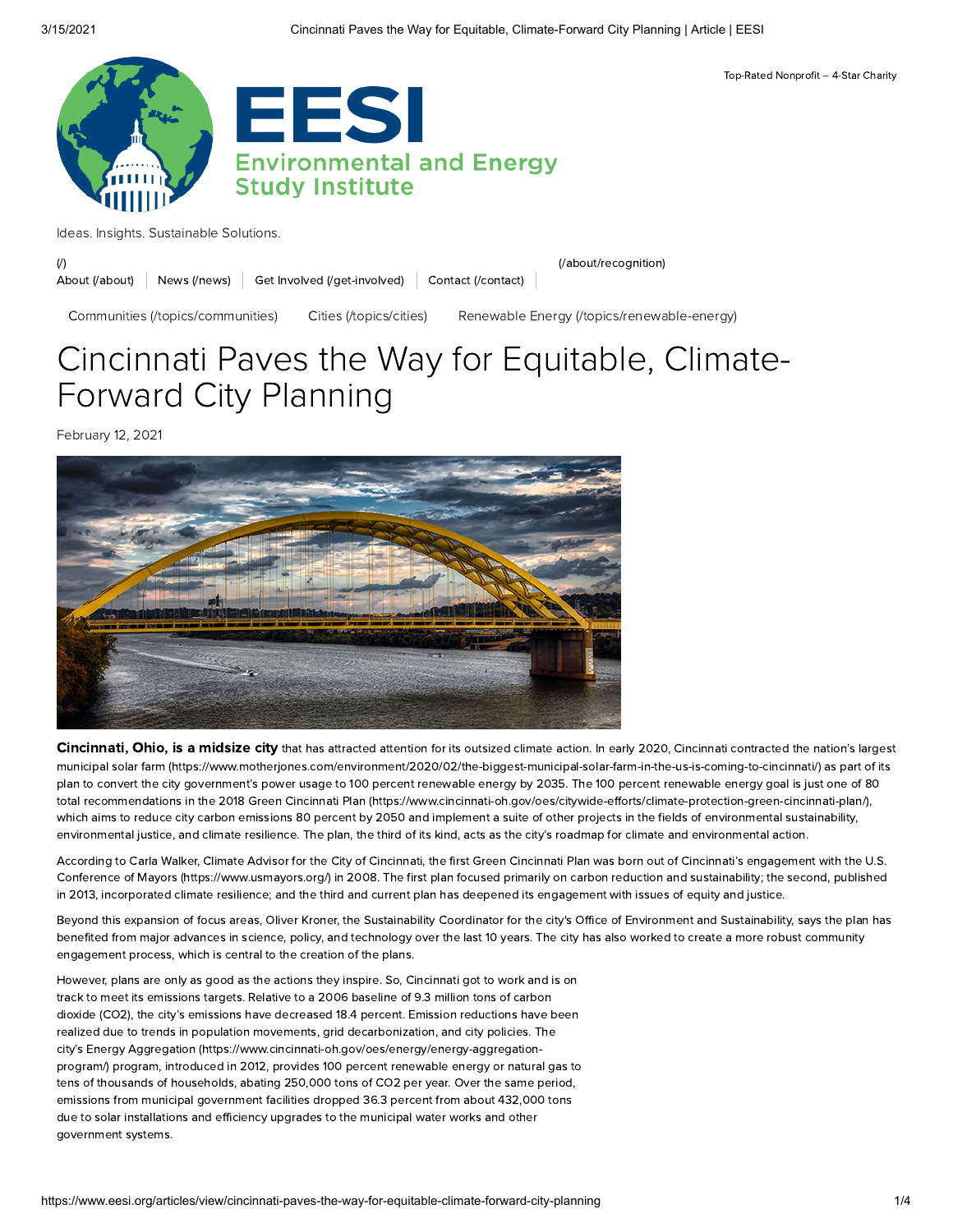### 3/15/2021 Cincinnati Paves the Way for Equitable, Climate-Forward City Planning | Article | EESI

A major initiative in the latest Green Cincinnati Plan is an effort to create a 2030 [\(https://www.2030districts.org/cincinnati/about\)District](https://www.2030districts.org/cincinnati/about)

(https://www.2030districts.org/cincinnati/about), or a collection of buildings and neighborhoods committed to reducing energy usage, water consumption, and transportation emissions by 50 percent by 2030. The project has required collaboration with large corporate and institutional partners. Though the city had limited experience engaging with such partners on a project of this scale before, Kroner says the District has seen enthusiastic uptake by stakeholders across the city. According to Kroner, the 2030 District has been one of his office's "faster growing efforts" and now covers around 25 million square feet of property.

Like cities across the United States, Cincinnati has limited municipal resources at its disposal. While increased federal support would be beneficial, the city has found creative ways to implement its programs. According to Kroner, the Office of Environment and Sustainability (OES) has unlocked resources by winning grants and saving the city money in operations. But one of its most important resources has been the local community itself.

"We have relied heavily on community support," Kroner said.

Indeed, the 2018 plan came about through an extensive community engagement process. The first consultation meeting in 2017 attracted about 350 attendees. From there, the city convened over 30 meetings, resulting in a list of over 1,400 recommendations that were later distilled down to the 80 included in the plan. A wide range of stakeholders, including individuals, businesses, community groups, faith organizations, and nonprofits, all contributed.

"Anyone who wants to help out with the implementation of the plan, you are more than welcome to do so," Walker said. "That's really part of OES' DNA. We're always reaching out to partners, not only in the development of programs, but also in the execution of the Green Cincinnati Plan."

The city has made strides to center equity for underserved communities in its community engagement process. Savannah Sullivan, Climate and Community Resilience Analyst at OES,

## The Green Cincinnati Plan (http://www.cincinnati[oh.gov/oes/citywide-efforts/climate-protection](http://www.cincinnati-oh.gov/oes/citywide-efforts/climate-protection-green-cincinnati-plan/)green-cincinnati-plan/) in Brief

The 273-page plan calls for a wide range of investments in environmental protection and sustainability. It includes carbon reduction goals, but also seeks to improve resilience and equity. It is organized into eight main sections:

- The built environment
- Education and outreach
- Energy
- Food
- Natural systems: air quality, water quality, and green space
- Resilience
- Transportation
- Waste

Each section describes a set of measurable goals and a set of recommendations to meet them. Each recommendation comes with an estimated carbon reduction potential and cost-benefit analysis. The city and its community partners actively work to implement each of the recommendations and track their progress over time.

says the city is working on "centering equity within the work, not only with outcomes but also with processes." She cited work with Groundwork USA [\(https://groundworkusa.org/\)](https://groundworkusa.org/) on the city's Climate Safe Neighborhoods project, which analyzes the relationship between historical patterns of urban racial segregation and climate risk to inform the development of participatory resilience plans in at-risk communities.

"This work is focused on developing community engagement structures that are inclusive and center racial equity, and not only learning from the lived experiences of people within climate-impacted neighborhoods, but also creating feedback and connection systems with our office that can then inform our future plans," Sullivan said.

One of Walker's projects is the city's Energy Equity [\(https://www.cincinnati-oh.gov/oes/energy-equity/energy-equity-programs/\)](https://www.cincinnati-oh.gov/oes/energy-equity/energy-equity-programs/) program, in which the city provides grant funding and educational assistance to low-income tenants of multifamily housing so they can access energy efficiency upgrades. The project emerged from research showing that this population paid a greater share of income towards energy than most other populations in the country. Energy Equity seeks to fill an important gap—programs encouraging energy efficiency upgrades usually focus on homeowners, not renters, reinforcing structures of inequality.

Another goal at the intersection of environmental justice and climate resilience is to expand urban greenspace by ensuring that every neighborhood has at least 40 percent tree canopy coverage. The city has significant work ahead to achieve this goal. At present, some neighborhoods have as much as 70 percent coverage and others have as little as 10 percent, with sharp divisions along lines of race and income.

Greenspace reduces the urban heat island [\(https://www.epa.gov/heatislands\)](https://www.epa.gov/heatislands) effect, whereby sunlight is absorbed by dark surfaces, like asphalt, increasing the air temperature. Urban heat islands are disproportionately common [\(https://papers.ssrn.com/sol3/papers.cfm?abstract\\_id=3684952\)](https://papers.ssrn.com/sol3/papers.cfm?abstract_id=3684952) in lowincome communities and communities of color. The city's work in this area dovetails with a National Oceanic and Atmospheric Administration-funded study [\(https://www.fox19.com/2020/08/25/study-uses-data-points-locate-urban-heat-islands-cincinnati/\)](https://www.fox19.com/2020/08/25/study-uses-data-points-locate-urban-heat-islands-cincinnati/) on urban heat islands released by the city in fall 2020, which aimed to locate the most heavily impacted areas in Cincinnati.

Cities are well-positioned to be climate leaders. From the adoption of renewable energy to reducing the urban heat island effect, the work to address climate change impacts is happening first and foremost in municipalities.

"We're on the front lines of responding to climate change, climate justice issues, matters of where climate issues intersect with economic issues," Walker said.

Kroner emphasized that while the United States set emissions targets under the Paris Agreement, it did not go into detail on recommending actions to meet those targets. Detailed recommendations to figure out how to reduce emissions are just what the Green Cincinnati Plan process generated. Cities only heightened their ambition to create and deploy specific climate plans in the wake of the executive branch's announcement of its intention to withdraw from the Paris Agreement in 2017 (the withdrawal took place in November 2020, but the United States has rejoined the Paris Agreement under the Biden Administration). Along with other cities, Cincinnati has benefited from the funding and technical assistance opportunities created to support the work of sub-national entities, including grants from organizations like Bloomberg Philanthropies and the National League of Cities.

Cities have also been collaborating with one another to share experiences and relevant policy solutions. In Cincinnati's case, their climate planning draws lessons from other cities with an industrial legacy. The city participates in regional initiatives like the [Ohio-Kentucky-Indiana](https://www.oki.org/) (OKI) Regional Council of Governments (https://www.oki.org/).

"We learn a lot from peer cities. Cities around the country are all trying to figure this out together, and all of our solutions are open source," Kroner said.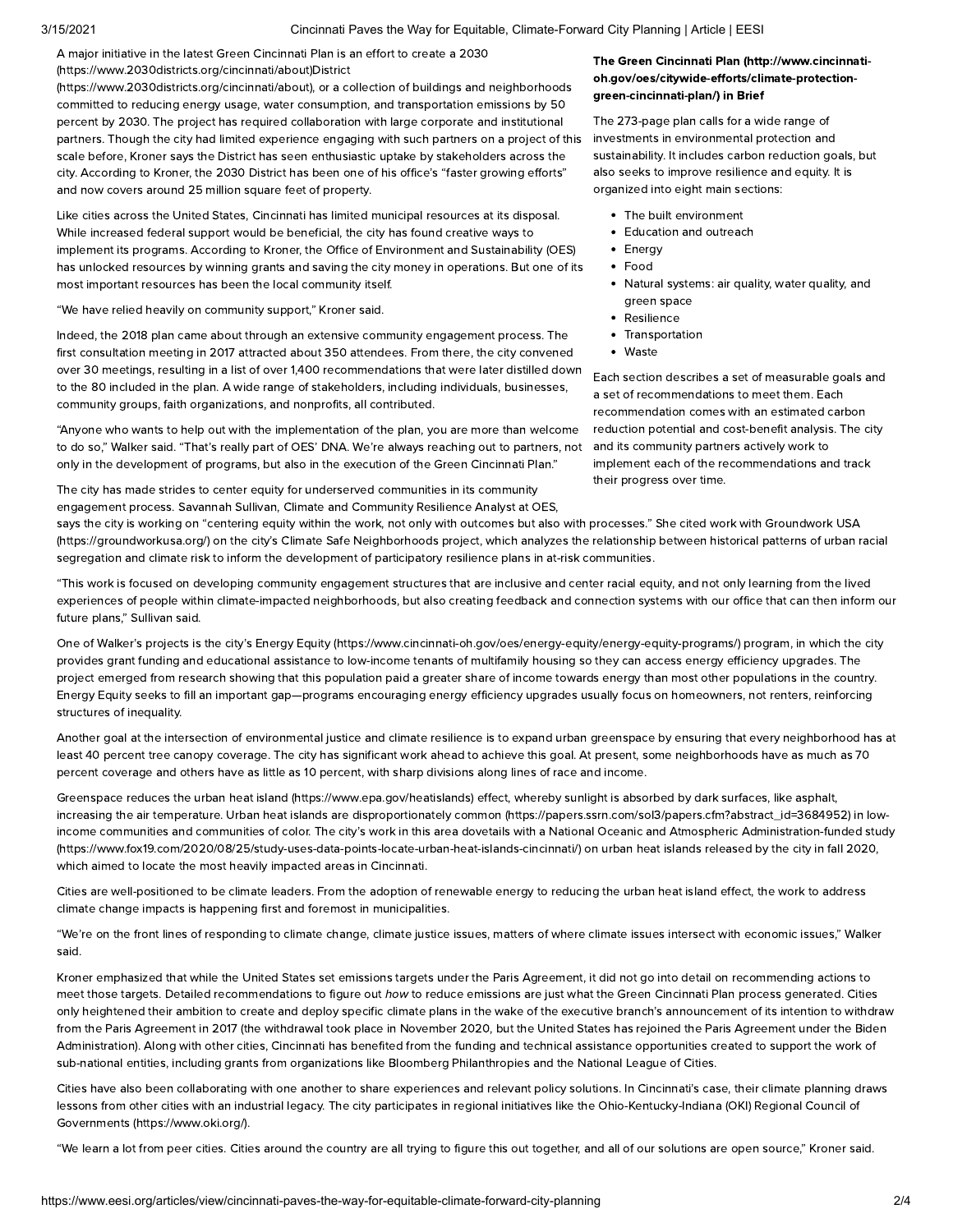# 3/15/2021 Cincinnati Paves the Way for Equitable, Climate-Forward City Planning | Article | EESI

City leaders have also shared their work at the global level through the Global Covenant of Mayors on Climate and Energy [\(https://www.globalcovenantofmayors.org/\),](https://www.globalcovenantofmayors.org/) which includes representatives from over 10,000 cities in 138 countries. Cincinnati Mayor John Cranley joined the Covenant on the same day that President Trump announced the United States' withdrawal from the Paris Agreement in 2017.

Walker emphasized that while city and subnational leaders have been drawing more attention for their climate work in recent years, this work is not new, "There have been a number of coalitions that have been working on this over the years, not only the last four years, I mean the last couple of decades. The U.S. Conference of Mayors has been working on these issues since I was in Mayor Mallory's office [from 2005 to 2010]."

"We've been taking the lead for a while," Walker said. "It's not like this is a new phenomenon." The experience cities have gained leading on climate action is more important than ever in this critical moment in the climate fight.

### Author: Joseph Glandorf



Renewable Energy [\(https://www.eesi.org/tag/Renewable+Energy\)](https://www.eesi.org/tag/Renewable+Energy)

Resilience [\(https://www.eesi.org/tag/Resilience\)](https://www.eesi.org/tag/Resilience)

Solar [\(https://www.eesi.org/tag/Solar\)](https://www.eesi.org/tag/Solar)

Sustainability [\(https://www.eesi.org/tag/Sustainability\)](https://www.eesi.org/tag/Sustainability)

 $Newsleters$  Sign Up [\(/subscribe\)](https://www.eesi.org/subscribe)

Climate Change Solutions [\(/newsletters/climate-change-solutions\)](https://www.eesi.org/newsletters/climate-change-solutions)

EESI Impact [\(/newsletters/eesi-impact\)](https://www.eesi.org/newsletters/eesi-impact)